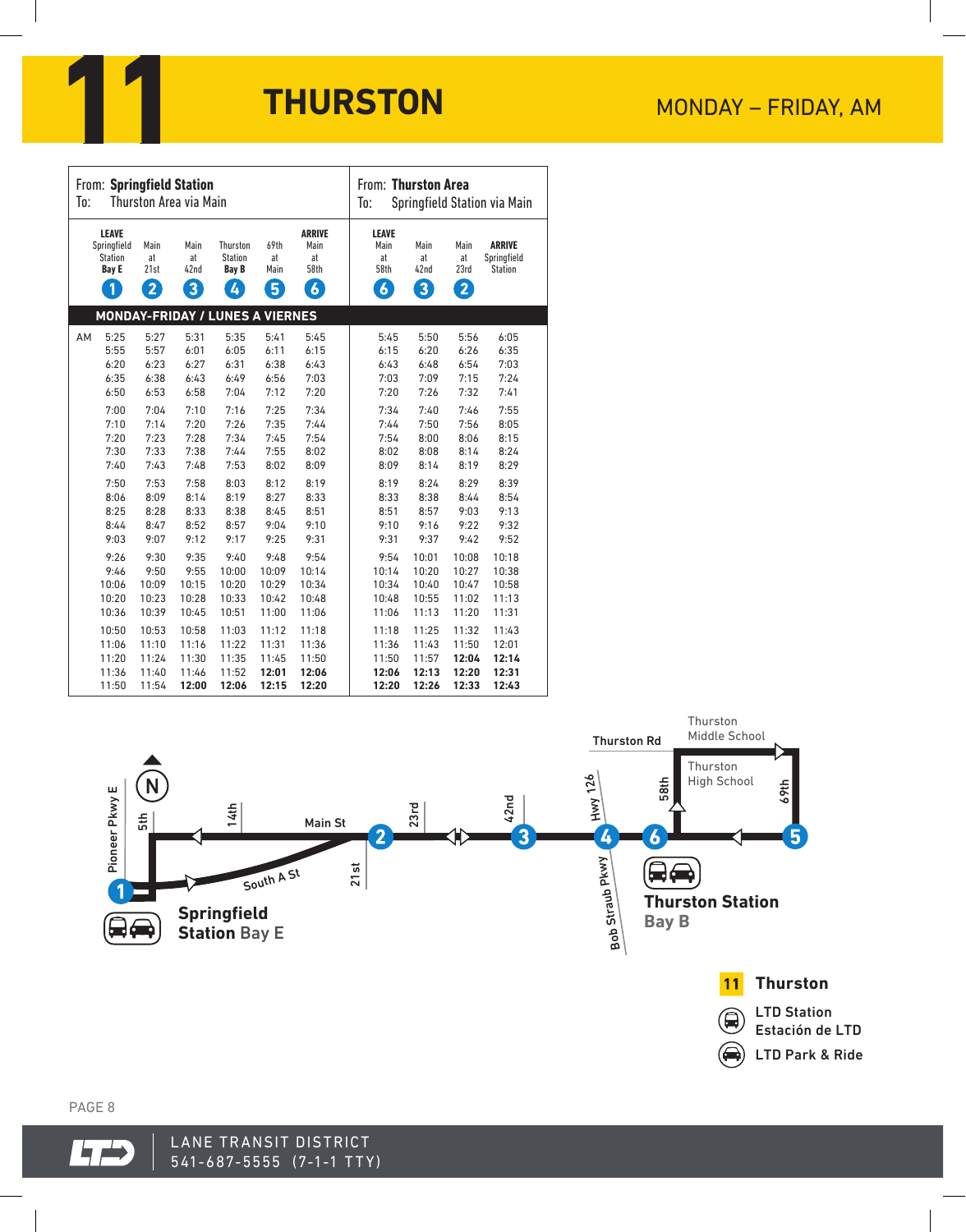

| From: Springfield Station     |                                                               |                    |                         |                                            |                    |                                     | From: Thurston Area                 |                         |                    |                                                |  |  |
|-------------------------------|---------------------------------------------------------------|--------------------|-------------------------|--------------------------------------------|--------------------|-------------------------------------|-------------------------------------|-------------------------|--------------------|------------------------------------------------|--|--|
| Thurston Area via Main<br>To: |                                                               |                    |                         |                                            |                    |                                     | Springfield Station via Main<br>To: |                         |                    |                                                |  |  |
|                               | <b>LEAVE</b><br>Springfield<br><b>Station</b><br><b>Bay E</b> | Main<br>at<br>21st | Main<br>at<br>42nd      | Thurston<br><b>Station</b><br><b>Bay B</b> | 69th<br>at<br>Main | <b>ARRIVE</b><br>Main<br>at<br>58th | <b>LEAVE</b><br>Main<br>at<br>58th  | Main<br>at<br>42nd      | Main<br>at<br>23rd | <b>ARRIVE</b><br>Springfield<br><b>Station</b> |  |  |
|                               | 1                                                             | $\mathbf{2}$       | $\overline{\mathbf{3}}$ | 4                                          | $\overline{5}$     | $\overline{6}$                      | $\boldsymbol{6}$                    | $\overline{\mathbf{3}}$ | $\mathbf{2}$       |                                                |  |  |
|                               |                                                               |                    |                         | <b>MONDAY-FRIDAY / LUNES A VIERNES</b>     |                    |                                     |                                     |                         |                    |                                                |  |  |
| <b>PM</b>                     | 12:06                                                         | 12:10              | 12:17                   | 12:23                                      | 12:32              | 12:37                               | 12:37                               | 12:43                   | 12:50              | 1:00                                           |  |  |
|                               | 12:21                                                         | 12:25              | 12:32                   | 12:38                                      | 12:47              | 12:52                               | 12:52                               | 12:58                   | 1:05               | 1:15                                           |  |  |
|                               | 12:36                                                         | 12:40              | 12:47                   | 12:53                                      | 1:02               | 1:07                                | 1:07                                | 1:13                    | 1:20               | 1:30                                           |  |  |
|                               | 12:51                                                         | 12:55              | 1:02                    | 1:08                                       | 1:17               | 1:22                                | 1:22                                | 1:28                    | 1:35               | 1:45                                           |  |  |
|                               | 1:06                                                          | 1:10               | 1:16                    | 1:24                                       | 1:33               | 1:38                                | 1:38                                | 1:44                    | 1:51               | 2:01                                           |  |  |
|                               | 1:20                                                          | 1:24               | 1:30                    | 1:38                                       | 1:47               | 1:52                                | 1:52                                | 1:58                    | 2:05               | 2:15                                           |  |  |
|                               | 1:36                                                          | 1:40               | 1:46                    | 1:52                                       | 2:01               | 2:06                                | 2:06                                | 2:13                    | 2:20               | 2:30                                           |  |  |
|                               | 1:51                                                          | 1:55               | 2:01                    | 2:07                                       | 2:16               | 2:21                                | 2:21                                | 2:28                    | 2:35               | 2:45                                           |  |  |
|                               | 2:06                                                          | 2:10               | 2:16                    | 2:22                                       | 2:31               | 2:37                                | 2:37                                | 2:44                    | 2:51               | 3:01                                           |  |  |
|                               | 2:20                                                          | 2:24               | 2:30                    | 2:36                                       | 2:45               | 2:51                                | 2:51                                | 2:58                    | 3:05               | 3:15                                           |  |  |
|                               | 2:36                                                          | 2:40               | 2:46                    | 2:52                                       | 3:02               | 3:08                                | 3:08                                | 3:15                    | 3:22               | 3:32                                           |  |  |
|                               | 2:46                                                          | 2:50               | 2:56                    | 3:02                                       | 3:12               | 3:18                                | 3:18                                | 3:25                    | 3:32               | 3:42                                           |  |  |
|                               | 2:56                                                          | 3:00               | 3:06                    | 3:12                                       | 3:22               | 3:28                                | 3:28                                | 3:35                    | 3:42               | 3:52                                           |  |  |
|                               | 3:06                                                          | 3:10               | 3:16                    | 3:22                                       | 3:32               | 3:38                                | 3:38                                | 3:45                    | 3:52               | 4:02                                           |  |  |
|                               | 3:22                                                          | 3:26               | 3:33                    | 3:39                                       | 3:49               | 3:55                                | 3:55                                | 4:00                    | 4:07               | 4:17                                           |  |  |
|                               |                                                               |                    |                         |                                            |                    |                                     |                                     |                         |                    |                                                |  |  |
|                               | 3:36                                                          | 3:40               | 3:47                    | 3:53                                       | 4:03               | 4:09                                | 4:09                                | 4:14                    | 4:20               | 4:30                                           |  |  |
|                               | 3:50                                                          | 3:54               | 4:01                    | 4:07                                       | 4:16               | 4:22                                | 4:22                                | 4:28                    | 4:34               | 4:44                                           |  |  |
|                               | 4:06                                                          | 4:10               | 4:17                    | 4:23                                       | 4:32               | 4:38                                | 4:38                                | 4:44                    | 4:50               | 5:00                                           |  |  |
|                               | 4:21                                                          | 4:25               | 4:32                    | 4:38                                       | 4:47               | 4:53                                | 4:53                                | 4:58                    | 5:04               | 5:14                                           |  |  |
|                               | 4:36                                                          | 4:40               | 4:46                    | 4:52                                       | 5:01               | 5:07                                | 5:07                                | 5:13                    | 5:19               | 5:29                                           |  |  |
|                               | 4:51                                                          | 4:55               | 5:01                    | 5:07                                       | 5:16               | 5:22                                | 5:22                                | 5:28                    | 5:34               | 5:44                                           |  |  |
|                               | 5:06                                                          | 5:10               | 5:16                    | 5:23                                       | 5:32               | 5:37                                | 5:37                                | 5:43                    | 5:49               | 5:59                                           |  |  |
|                               | 5:21                                                          | 5:25               | 5:31                    | 5:38                                       | 5:47               | 5:52                                | 5:52                                | 5:58                    | 6:04               | 6:14                                           |  |  |
|                               | 5:35                                                          | 5:39               | 5:45                    | 5:52                                       | 6:01               | 6:06                                | 6:06                                | 6:10                    | 6:15               | 6:24                                           |  |  |
|                               | 5:51                                                          | 5:55               | 6:01                    | 6:08                                       | 6:17               | 6:22                                | 6:22                                | 6:26                    | 6:31               | 6:40                                           |  |  |
|                               | 6:02                                                          | 6:06               | 6:12                    | 6:19                                       | 6:28               | 6:34                                | 6:34                                | 6:38                    | 6:43               | 6:52                                           |  |  |
|                               | 6:15                                                          | 6:19               | 6:25                    | 6:32                                       | 6:41               | 6:47                                | 6:47                                | 6:51                    | 6:56               | 7:05                                           |  |  |
|                               | 6:30                                                          | 6:34               | 6:40                    | 6:46                                       | 6:55               | 7:00                                | 7:00                                | 7:04                    | 7:09               | 7:17                                           |  |  |
|                               | 6:45                                                          | 6:49               | 6:55                    | 7:01                                       | 7:10               | 7:15                                | 7:15                                | 7:19                    | 7:24               | 7:32                                           |  |  |
|                               | 7:00                                                          | 7:04               | 7:10                    | 7:16                                       | 7:25               | 7:30                                | 7:30                                | 7:34                    | 7:39               | 7:48                                           |  |  |
|                               | 7:20                                                          | 7:24               | 7:30                    | 7:36                                       | 7:45               | 7:50                                | 7:50                                | 7:54                    | 7:59               | 8:07                                           |  |  |
|                               | 7:40                                                          | 7:43               | 7:49                    | 7:55                                       | 8:04               | 8:09                                | 8:09                                | 8:13                    | 8:18               | 8:26                                           |  |  |
|                               | 8:00                                                          | 8:03               | 8:09                    | 8:15                                       | 8:24               | 8:29                                | 8:29                                | 8:33                    | 8:38               | 8:46                                           |  |  |
|                               | 8:22                                                          | 8:25               | 8:31                    | 8:37                                       | 8:46               | 8:51                                | 8:51                                | 8:54                    | 8:59               | 9:06                                           |  |  |
|                               | 8:52                                                          | 8:55               | 9:01                    | 9:07                                       | 9:16               | 9:21                                | 9:21                                | 9:24                    | 9:29               | 9:36                                           |  |  |
|                               |                                                               |                    |                         | 9:37                                       |                    |                                     |                                     |                         |                    |                                                |  |  |
|                               | 9:22                                                          | 9:25               | 9:31                    |                                            | 9:46               | 9:51                                | 9:51                                | 9:54                    | 9:59               | 10:06                                          |  |  |
|                               | 9:52                                                          | 9:55               | 10:01                   | 10:07                                      | 10:16              | 10:21                               | 10:21                               | 10:24                   | 10:29              | 10:36                                          |  |  |
|                               | 10:22<br>10:52                                                | 10:26<br>10:56     | 10:31<br>11:01          | 10:36<br>11:06                             | 10:44<br>11:14     | 10:48<br>11:18                      | 10:48<br>11:18                      | 10:51<br>11:21          | 10:56<br>11:26     | 11:03<br>11:33                                 |  |  |
|                               |                                                               |                    |                         |                                            |                    |                                     |                                     |                         |                    |                                                |  |  |
|                               | 11:22                                                         | 11:26              | 11:31                   | 11:36                                      | 11:44              | 11:48                               | 11:48                               | 11:51                   | 11:56              | 12:03                                          |  |  |

**See page 8 for Route 11 map. | Consulte la página 8 para mapa de ruta 11.**



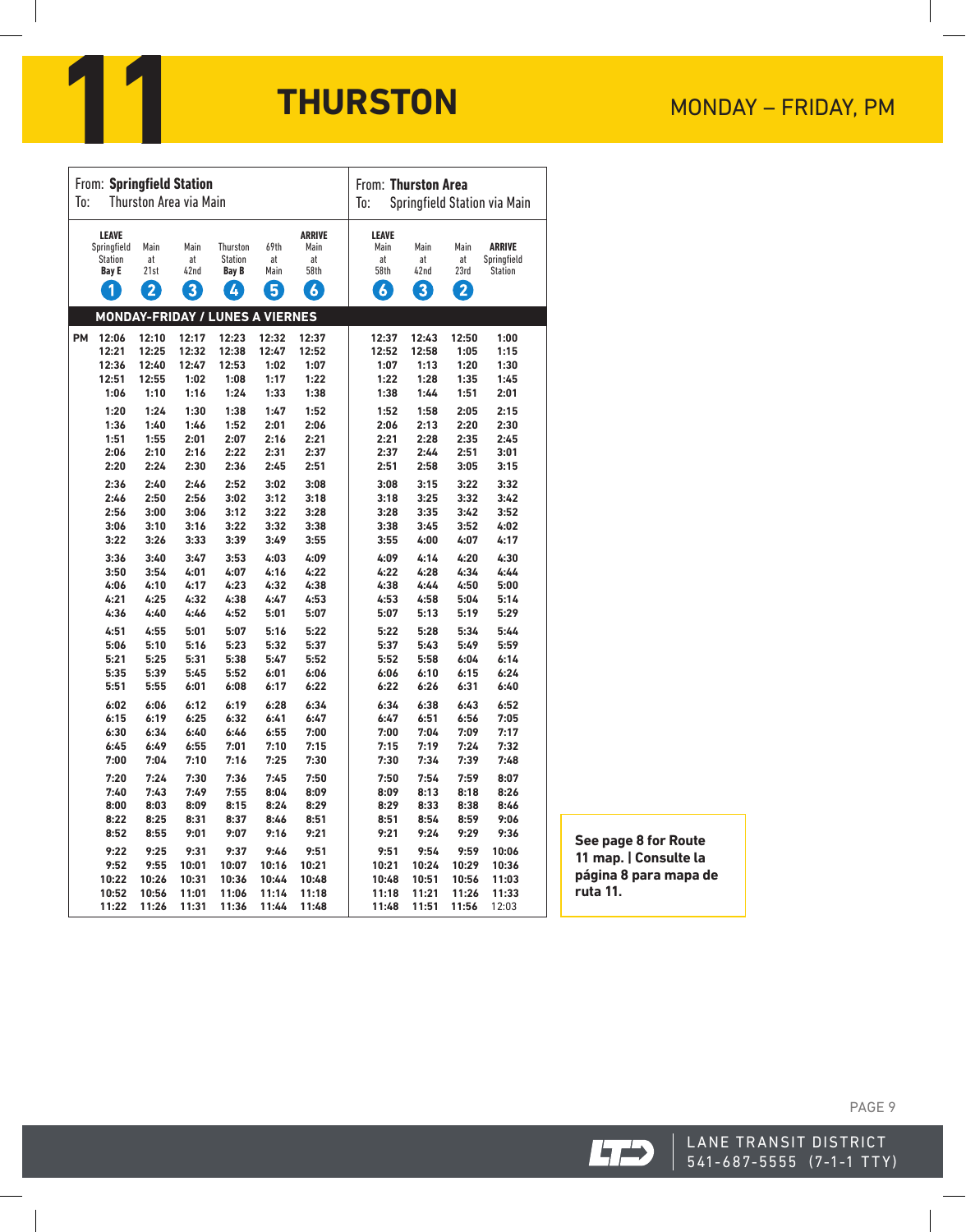

| From: Springfield Station |                                                      |                                              |                                              |                                              |                                              |                                                         | From: Thurston Area                             |                                              |                                              |                                              |  |
|---------------------------|------------------------------------------------------|----------------------------------------------|----------------------------------------------|----------------------------------------------|----------------------------------------------|---------------------------------------------------------|-------------------------------------------------|----------------------------------------------|----------------------------------------------|----------------------------------------------|--|
| Thurston Area via Main    |                                                      |                                              |                                              |                                              |                                              |                                                         | Springfield Station via Main                    |                                              |                                              |                                              |  |
| To:                       |                                                      |                                              |                                              |                                              |                                              |                                                         | To:                                             |                                              |                                              |                                              |  |
|                           | LEAVE<br>Springfield<br>Station<br><b>Bay E</b><br>1 | Main<br>at<br>21st<br>$\mathbf{2}$           | Main<br>at<br>42nd<br>$\boxed{3}$            | Thurston<br>Station<br><b>Bay B</b><br>4     | 69th<br>at<br>Main<br>5                      | <b>ARRIVE</b><br>Main<br>at<br>58th<br>$\boldsymbol{6}$ | LEAVE<br>Main<br>at<br>58th<br>$\boldsymbol{6}$ | Main<br>at<br>42nd<br>$\boxed{3}$            | Main<br>at<br>23rd<br>$\mathbf{2}$           | <b>ARRIVE</b><br>Springfield<br>Station      |  |
|                           |                                                      |                                              | <b>SATURDAY / SÁBADO</b>                     |                                              |                                              |                                                         |                                                 |                                              |                                              |                                              |  |
| AM                        | 6:44                                                 | 6:47                                         | 6:51                                         | 6:54                                         | 7:02                                         | 7:05                                                    | 7:05                                            | 7:09                                         | 7:13                                         | 7:21                                         |  |
|                           | 7:07                                                 | 7:10                                         | 7:14                                         | 7:17                                         | 7:25                                         | 7:28                                                    | 7:28                                            | 7:32                                         | 7:36                                         | 7:44                                         |  |
|                           | 7:22                                                 | 7:25                                         | 7:29                                         | 7:33                                         | 7:41                                         | 7:46                                                    | 7:46                                            | 7:50                                         | 7:54                                         | 8:02                                         |  |
|                           | 7:39                                                 | 7:42                                         | 7:46                                         | 7:50                                         | 7:58                                         | 8:03                                                    | 8:03                                            | 8:07                                         | 8:11                                         | 8:19                                         |  |
|                           | 7:54                                                 | 7:57                                         | 8:01                                         | 8:05                                         | 8:13                                         | 8:18                                                    | 8:18                                            | 8:22                                         | 8:26                                         | 8:34                                         |  |
|                           | 8:09                                                 | 8:12                                         | 8:16                                         | 8:20                                         | 8:28                                         | 8:33                                                    | 8:33                                            | 8:37                                         | 8:41                                         | 8:49                                         |  |
|                           | 8:24                                                 | 8:27                                         | 8:31                                         | 8:35                                         | 8:43                                         | 8:48                                                    | 8:48                                            | 8:52                                         | 8:56                                         | 9:04                                         |  |
|                           | 8:39                                                 | 8:42                                         | 8:47                                         | 8:52                                         | 9:00                                         | 9:05                                                    | 9:05                                            | 9:09                                         | 9:13                                         | 9:21                                         |  |
|                           | 8:54                                                 | 8:57                                         | 9:01                                         | 9:05                                         | 9:13                                         | 9:18                                                    | 9:18                                            | 9:22                                         | 9:26                                         | 9:34                                         |  |
|                           | 9:09                                                 | 9:12                                         | 9:16                                         | 9:21                                         | 9:29                                         | 9:34                                                    | 9:34                                            | 9:38                                         | 9:43                                         | 9:51                                         |  |
|                           | 9:24                                                 | 9:27                                         | 9:32                                         | 9:37                                         | 9:45                                         | 9:50                                                    | 9:50                                            | 9:55                                         | 10:00                                        | 10:08                                        |  |
|                           | 9:39                                                 | 9:42                                         | 9:47                                         | 9:52                                         | 10:00                                        | 10:04                                                   | 10:04                                           | 10:08                                        | 10:12                                        | 10:20                                        |  |
|                           | 9:54                                                 | 9:57                                         | 10:01                                        | 10:06                                        | 10:14                                        | 10:19                                                   | 10:19                                           | 10:23                                        | 10:27                                        | 10:35                                        |  |
|                           | 10:07                                                | 10:10                                        | 10:15                                        | 10:20                                        | 10:28                                        | 10:33                                                   | 10:33                                           | 10:38                                        | 10:43                                        | 10:51                                        |  |
|                           | 10:21                                                | 10:24                                        | 10:29                                        | 10:34                                        | 10:42                                        | 10:46                                                   | 10:46                                           | 10:50                                        | 10:56                                        | 11:05                                        |  |
|                           | 10:36                                                | 10:39                                        | 10:44                                        | 10:50                                        | 10:59                                        | 11:03                                                   | 11:03                                           | 11:08                                        | 11:13                                        | 11:22                                        |  |
|                           | 10:51                                                | 10:54                                        | 10:59                                        | 11:05                                        | 11:14                                        | 11:19                                                   | 11:19                                           | 11:23                                        | 11:28                                        | 11:37                                        |  |
|                           | 11:06                                                | 11:09                                        | 11:14                                        | 11:20                                        | 11:29                                        | 11:34                                                   | 11:34                                           | 11:38                                        | 11:43                                        | 11:52                                        |  |
| <b>PM</b>                 | 11:21                                                | 11:24                                        | 11:29                                        | 11:35                                        | 11:44                                        | 11:49                                                   | 11:49                                           | 11:53                                        | 11:58                                        | 12:07                                        |  |
|                           | 11:36                                                | 11:39                                        | 11:44                                        | 11:50                                        | 11:59                                        | 12:04                                                   | 12:04                                           | 12:08                                        | 12:13                                        | 12:22                                        |  |
|                           | 11:51                                                | 11:54                                        | 11:59                                        | 12:05                                        | 12:14                                        | 12:19                                                   | 12:19                                           | 12:24                                        | 12:30                                        | 12:39                                        |  |
|                           | 12:04                                                | 12:07                                        | 12:12                                        | 12:18                                        | 12:27                                        | 12:32                                                   | 12:32                                           | 12:37                                        | 12:43                                        | 12:52                                        |  |
|                           | 12:20                                                | 12:23                                        | 12:29                                        | 12:35                                        | 12:44                                        | 12:49                                                   | 12:49                                           | 12:54                                        | 12:59                                        | 1:08                                         |  |
|                           | 12:35                                                | 12:38                                        | 12:44                                        | 12:50                                        | 12:59                                        | 1:04                                                    | 1:04                                            | 1:09                                         | 1:14                                         | 1:23                                         |  |
|                           | 12:50                                                | 12:53                                        | 12:59                                        | 1:05                                         | 1:14                                         | 1:19                                                    | 1:19                                            | 1:24                                         | 1:29                                         | 1:38                                         |  |
|                           | 1:05                                                 | 1:08                                         | 1:14                                         | 1:20                                         | 1:29                                         | 1:34                                                    | 1:34                                            | 1:39                                         | 1:44                                         | 1:53                                         |  |
|                           | 1:20                                                 | 1:23                                         | 1:28                                         | 1:34                                         | 1:43                                         | 1:48                                                    | 1:48                                            | 1:53                                         | 1:58                                         | 2:07                                         |  |
|                           | 1:35                                                 | 1:39                                         | 1:44                                         | 1:50                                         | 1:59                                         | 2:04                                                    | 2:04                                            | 2:09                                         | 2:15                                         | 2:24                                         |  |
|                           | 1:50                                                 | 1:54                                         | 1:59                                         | 2:05                                         | 2:14                                         | 2:19                                                    | 2:19                                            | 2:24                                         | 2:29                                         | 2:38                                         |  |
|                           | 2:05                                                 | 2:09                                         | 2:14                                         | 2:20                                         | 2:29                                         | 2:35                                                    | 2:35                                            | 2:39                                         | 2:44                                         | 2:53                                         |  |
|                           | 2:20                                                 | 2:24                                         | 2:29                                         | 2:35                                         | 2:44                                         | 2:50                                                    | 2:50                                            | 2:54                                         | 2:59                                         | 3:08                                         |  |
|                           | 2:35                                                 | 2:39                                         | 2:44                                         | 2:50                                         | 2:59                                         | 3:05                                                    | 3:05                                            | 3:09                                         | 3:14                                         | 3:23                                         |  |
|                           | 2:50                                                 | 2:54                                         | 2:59                                         | 3:05                                         | 3:14                                         | 3:19                                                    | 3:19                                            | 3:24                                         | 3:29                                         | 3:38                                         |  |
|                           | 3:05                                                 | 3:09                                         | 3:14                                         | 3:20                                         | 3:29                                         | 3:35                                                    | 3:35                                            | 3:39                                         | 3:44                                         | 3:53                                         |  |
|                           | 3:20                                                 | 3:24                                         | 3:29                                         | 3:35                                         | 3:44                                         | 3:50                                                    | 3:50                                            | 3:54                                         | 3:59                                         | 4:08                                         |  |
|                           | 3:35                                                 | 3:39                                         | 3:44                                         | 3:50                                         | 3:59                                         | 4:05                                                    | 4:05                                            | 4:09                                         | 4:14                                         | 4:23                                         |  |
|                           | 3:50                                                 | 3:54                                         | 3:59                                         | 4:05                                         | 4:14                                         | 4:19                                                    | 4:19                                            | 4:24                                         | 4:29                                         | 4:38                                         |  |
|                           | 4:05<br>4:20<br>4:35<br>4:50<br>5:05<br>5:20         | 4:09<br>4:24<br>4:39<br>4:54<br>5:09<br>5:24 | 4:14<br>4:29<br>4:44<br>4:59<br>5:14<br>5:29 | 4:20<br>4:35<br>4:50<br>5:05<br>5:20<br>5:35 | 4:29<br>4:44<br>4:59<br>5:14<br>5:29         | 4:34<br>4:49<br>5:03<br>5:20<br>5:35<br>5:50            | 4:34<br>4:49<br>5:03<br>5:20<br>5:35<br>5:50    | 4:39<br>4:54<br>5:09<br>5:24<br>5:39         | 4:44<br>4:59<br>5:14<br>5:29<br>5:44<br>5:58 | 4:53<br>5:08<br>5:23<br>5:38<br>5:53<br>6:07 |  |
|                           | 5:35<br>5:50<br>6:06<br>6:21<br>6:36                 | 5:39<br>5:54<br>6:10<br>6:25<br>6:40         | 5:44<br>5:59<br>6:15<br>6:30<br>6:45         | 5:50<br>6:05<br>6:21<br>6:36<br>6:51         | 5:44<br>5:58<br>6:13<br>6:29<br>6:44<br>6:59 | 6:03<br>6:18<br>6:33<br>6:49<br>7:04                    | 6:03<br>6:18<br>6:33<br>6:49<br>7:04            | 5:53<br>6:06<br>6:21<br>6:37<br>6:52<br>7:07 | 6:11<br>6:26<br>6:42<br>6:57<br>7:12         | 6:20<br>6:35<br>6:51<br>7:06<br>7:21         |  |
|                           | 6:51                                                 | 6:55                                         | 7:00                                         | 7:06                                         | 7:14                                         | 7:18                                                    | 7:18                                            | 7:21                                         | 7:26                                         | 7:35                                         |  |
|                           | 7:06                                                 | 7:10                                         | 7:15                                         | 7:21                                         | 7:29                                         | 7:34                                                    | 7:34                                            | 7:37                                         | 7:42                                         | 7:51                                         |  |
|                           | 7:21                                                 | 7:25                                         | 7:30                                         | 7:36                                         | 7:44                                         | 7:49                                                    | 7:49                                            | 7:52                                         | 7:57                                         | 8:05                                         |  |
|                           | 7:35                                                 | 7:39                                         | 7:43                                         | 7:48                                         | 7:56                                         | 8:01                                                    | 8:01                                            | 8:04                                         | 8:09                                         | 8:17                                         |  |
|                           | 7:50                                                 | 7:54                                         | 7:58                                         | 8:03                                         | 8:11                                         | 8:16                                                    | 8:16                                            | 8:19                                         | 8:24                                         | 8:32                                         |  |
|                           | 8:05                                                 | 8:10                                         | 8:15                                         | 8:20                                         | 8:28                                         | 8:33                                                    | 8:33                                            | 8:36                                         | 8:41                                         | 8:49                                         |  |
|                           | 8:20                                                 | 8:23                                         | 8:27                                         | 8:32                                         | 8:40                                         | 8:45                                                    | 8:45                                            | 8:48                                         | 8:53                                         | 9:02                                         |  |
|                           | 8:35                                                 | 8:38                                         | 8:42                                         | 8:47                                         | 8:55                                         | 9:00                                                    | 9:00                                            | 9:03                                         | 9:08                                         | 9:17                                         |  |
|                           | 8:51                                                 | 8:54                                         | 8:58                                         | 9:03                                         | 9:11                                         | 9:16                                                    | 9:16                                            | 9:19                                         | 9:24                                         | 9:33                                         |  |
|                           | 9:06                                                 | 9:10                                         | 9:15                                         | 9:20                                         | 9:28                                         | 9:33                                                    | 9:33                                            | 9:36                                         | 9:41                                         | 9:50                                         |  |
|                           | 9:38                                                 | 9:42                                         | 9:46                                         | 9:51                                         | 9:59                                         | 10:04                                                   | 10:04                                           | 10:07                                        | 10:12                                        | 10:21                                        |  |
|                           | 10:06                                                | 10:10                                        | 10:15                                        | 10:21                                        | 10:29                                        | 10:34                                                   | 10:34                                           | 10:37                                        | 10:42                                        | 10:48                                        |  |
|                           | 10:35                                                | 10:39                                        | 10:44                                        | 10:50                                        | 10:57                                        | 11:02                                                   | 11:02                                           | 11:05                                        | 11:10                                        | 11:15                                        |  |
|                           | 11:06                                                | 11:10                                        | 11:15                                        | 11:21                                        | 11:28                                        | 11:33                                                   | 11:33                                           | 11:36                                        | 11:41                                        | 11:46                                        |  |

**See page 8 for Route 11 map. | Consulte la página 8 para mapa de ruta 11.**

PAGE 10